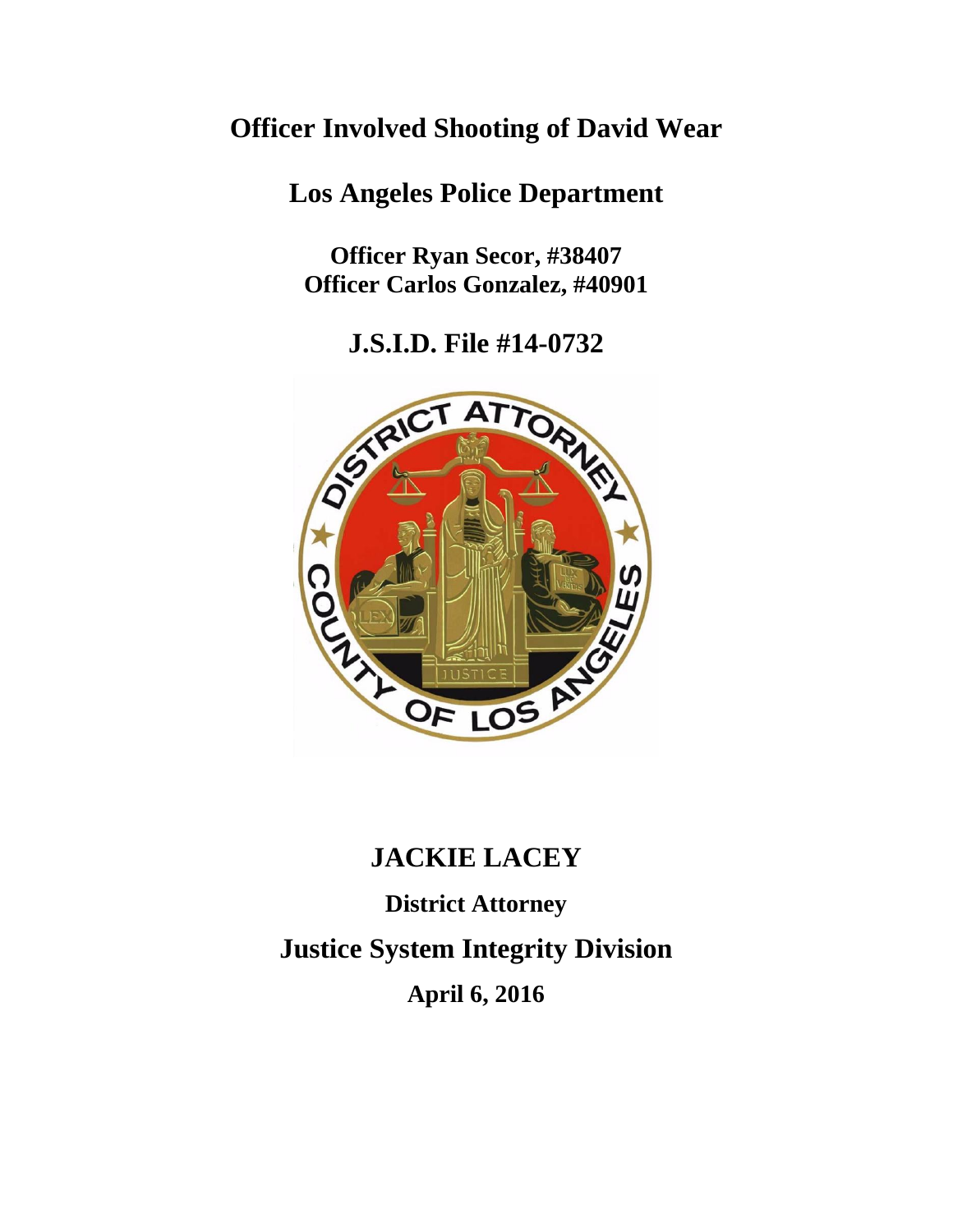#### **MEMORANDUM**

| TO:             | COMMANDER ROBERT A. LOPEZ                     |
|-----------------|-----------------------------------------------|
|                 | Force Investigation Division                  |
|                 | Los Angeles Police Department                 |
|                 | 100 West First Street, Suite 431              |
|                 | Los Angeles, California 90012                 |
| FROM:           | <b>JUSTICE SYSTEM INTEGRITY DIVISION</b>      |
|                 | Los Angeles County District Attorney's Office |
| <b>SUBJECT:</b> | Officer Involved Shooting of David Wear       |
|                 | $J.S.I.D. #14-0732$                           |
|                 | $F.I.D. #076-14$                              |
| DATE:           | April 6, 2016                                 |

The Justice System Integrity Division of the Los Angeles County District Attorney's Office has completed its review of the December 5, 2014, fatal shooting of David Wear, by Los Angeles Police Department (LAPD) Officers Ryan Secor and Carlos Gonzalez. It is our conclusion that Officers Secor and Gonzalez acted in lawful self-defense and defense of others at the time each fired his weapon.

The District Attorney's Command Center was notified of this shooting on December 5, 2014, at approximately 8:40 p.m. The District Attorney Response Team responded and was given a briefing and walk-through of the scene by LAPD Lieutenant Brian Gilman.

The following analysis is based on reports, interview transcripts, and photographs submitted to this office by the LAPD – Force Investigation Division. The compelled statements of Officers Secor and Gonzalez were not considered in this analysis.

## **FACTUAL ANALYSIS**

On December 5, 2014, at approximately 6:45 p.m., LAPD Officers Carlos Gonzalez and Ryan Secor were working Hollywood Division assigned to the Hollywood Entertainment District foot beat. They were dressed in full police uniform and patrolling the area of Hollywood Boulevard. Both officers responded to a radio call of an ADW suspect armed with a knife at the intersection of Hollywood Boulevard and Highland Avenue.

Gonzalez and Secor arrived at the location and stood on the northwest corner of the intersection. A pedestrian directed their attention to the suspect, later identified as David Wear, who was walking across Highland Avenue.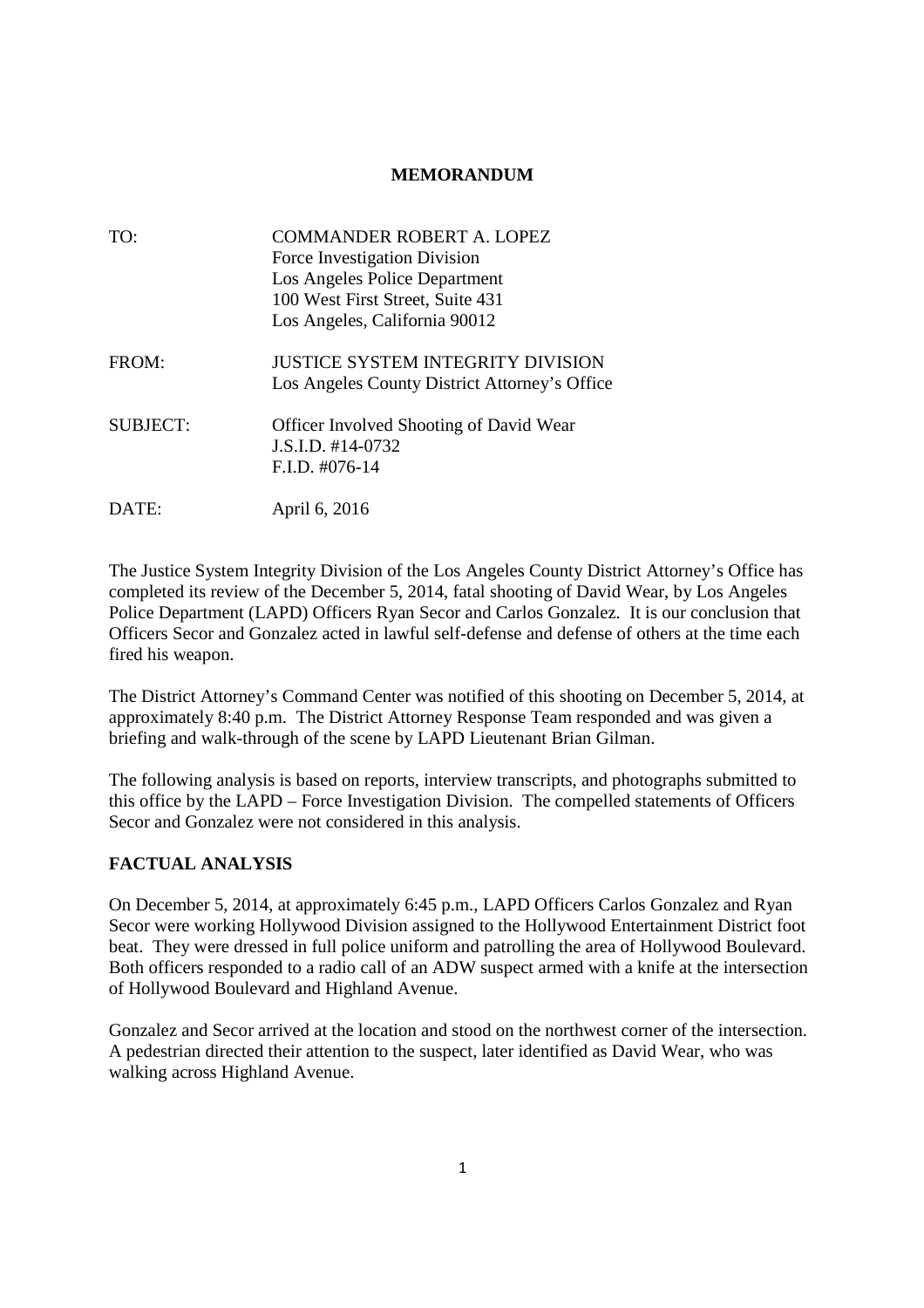The officers observed Wear chasing another man while threatening him with a knife.<sup>1</sup> The man was ducking and attempting to move to avoid being stabbed by Wear. Other pedestrians in the area were moving away from Wear in order to avoid being struck with the knife. The officers ordered Wear to "Stop!" and "Drop the knife!" Wear failed to comply with the officers' commands and, still holding the knife, continued to advance toward the officers. As Wear approached the curb, the officers fired their duty weapons at Wear, striking him.<sup>2</sup> Wear fell to the ground just adjacent to the curb. The folding Swiss Army knife that Wear was holding was recovered next to where he fell.<sup>3</sup>

Los Angeles Fire Department responded to the location and transported Wear to Cedars-Sinai Medical Center. Despite life-saving efforts, Wear succumbed to his injuries. The Swiss Army knife used by Wear was recovered at the scene by investigators. The knife had a three inch blade and an overall length of 7 ¾ inches.

Officer Secor was armed with his departmental-authorized .40 caliber Glock model 22 semiautomatic pistol. The maximum capacity of this firearm is sixteen total rounds. When examined after this incident, Secor's duty weapon contained thirteen total rounds. Three expended cartridge cases were collected at the scene and determined to have been fired from Secor's pistol. Secor fired his duty weapon three times.

Officer Gonzalez was armed with his department-authorized 9mm Glock model 17 semiautomatic pistol. The maximum capacity of this firearm is eighteen rounds. When examined after this incident, Gonzalez's duty weapon contained fifteen total rounds. Three expended cartridge cases were collected at the scene and determined to have been fired from Gonzalez's pistol. Gonzalez fired his duty weapon three times.

On December 9, 2014, Deputy Medical Examiner Ajay Panchal, M.D., performed an autopsy on Wear. Wear sustained a total of seven gunshot wounds: one wound to the chest, four wounds to the torso, one wound to the right upper right back, and one wound through the back of Wear's right arm. Dr. Panchal was unable to conclusively determine how six gunshots caused seven gunshot wounds based upon the evidence presented to him. Dr. Panchal ascribed the cause of death as multiple gunshot wounds. A toxicology analysis revealed Wear had ethanol, mirtazapine, amphetamine, methamphetamine, cocaine, and olanzapine in his system at the time of his death. <sup>4</sup>

<sup>1</sup> Investigators were unable to locate this man.

<sup>&</sup>lt;sup>2</sup> Witnesses gave various estimates regarding the distance between the officers and Wear, ranging from five feet to 15 feet.

<sup>&</sup>lt;sup>3</sup> A surveillance camera captured the officers' actions, but did not capture any of the activity by Wear or others that occurred in the crosswalk area. The officers can be seen speaking to a man who directs their attention to the crosswalk area. The officers walk a few steps to the corner of the intersection of Hollywood Boulevard and Highland Avenue, draw their weapons, and remain on the sidewalk. The officers' attention is focused in the direction of the crosswalk and they fire their weapons. Just after their weapons are discharged, Wear fell to the ground. A small portion of Wears' body can be seen in the area adjacent to the sidewalk.  $4$  At the time of his death, Wear was 42 years old, 6'2" tall, and weighed 160 pounds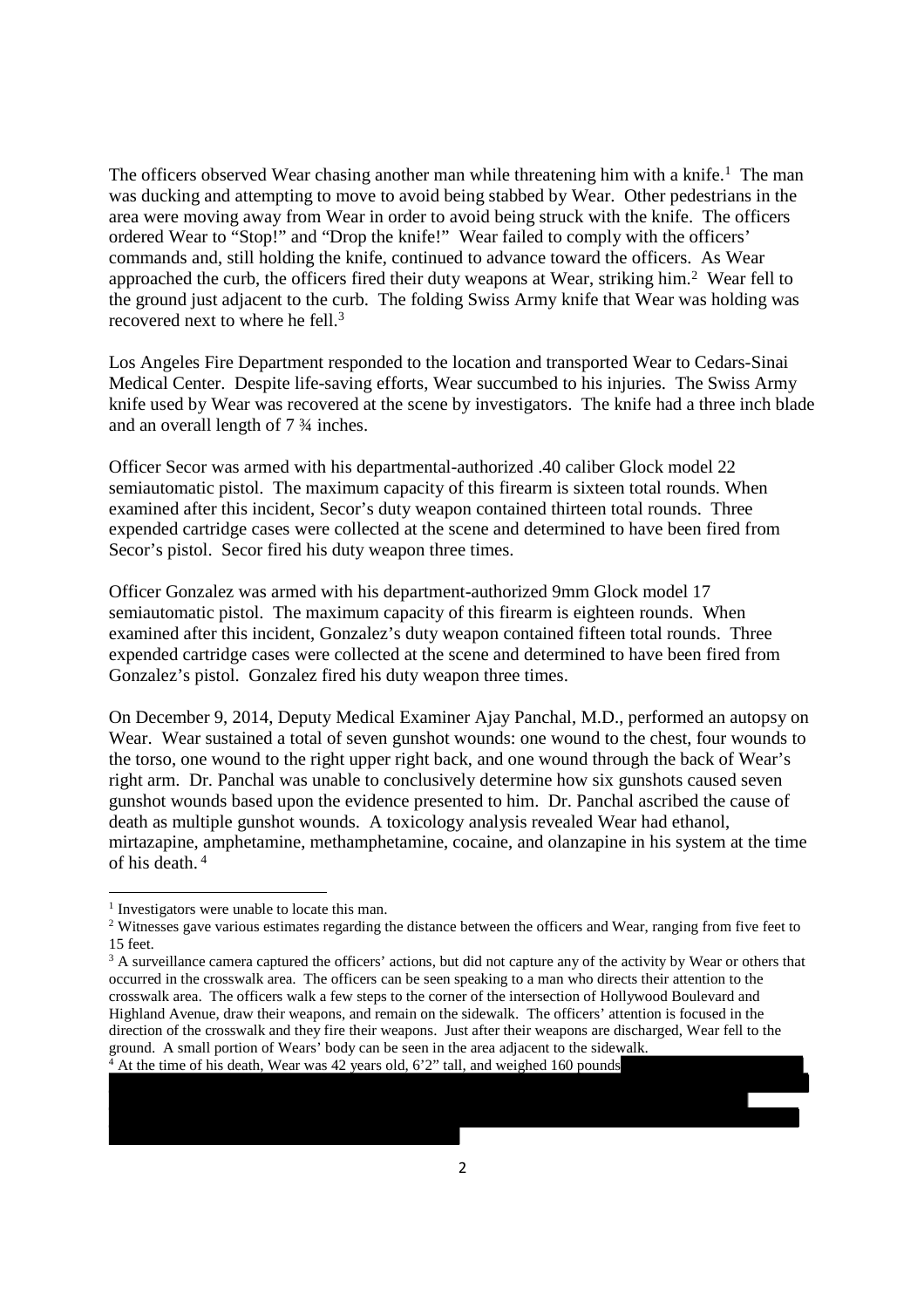This incident occurred in a heavily populated area and multiple witnesses were interviewed. Armando Sanchez was driving southbound on Highland Avenue when he noticed Wear and another man arguing in the middle of the crosswalk. Wear pulled a black pocket knife from his back pocket, opened the knife, and followed the other man as the man attempted to flee from Wear. Sanchez observed two officers on the corner of Highland Avenue and Hollywood Boulevard. The officers ordered Wear to "Stop!" and "Drop it!" several times. Wear did not drop the knife and continued to walk until he was "really close to the sidewalk." When Wear was approximately 10 to 15 feet from the officers, the officers fired their weapons at Wear. Sanchez stated, "It was definitely a threat" and "I think [the] officers were in danger if they wouldn't have shot him…"

Leslie Watkins was stopped at a red light on the corner of Hollywood Boulevard and Highland Avenue when she observed Wear arguing with another man as they proceeded westbound in the crosswalk. Wear was holding a knife. Wear pointed the knife at the man as Wear approached him. Two officers standing on the curb on the corner of Hollywood Boulevard and Highland Avenue ordered Wear to "Put the knife down!" multiple times. Wear did not put down the knife and the officers fired at Wear approximately three to four times. Watkins indicated, "From my perspective, I did feel like that the man with the knife was endangering people…I did feel like he was aggressive and that he was threatening people."

Jocelyn Jenks was walking near the intersection of Hollywood Boulevard and Highland Avenue when she heard two officers repeatedly yell, "Drop the knife!" Jenks looked and saw Wear walking toward the officers. Wear was holding something in his clenched fist, but Jenks was unable to identify the item. At the time the officers fired their weapons, Wear was "walking towards them" and he was "lifting his hand up." The officers fired their weapons at Wear and Wear fell to the ground bleeding. The officers said, "He still has the knife! He still has the knife!" and attempted to keep the crowd away from Wear. Additional officers arrived and handcuffed Wear<sup>5</sup>

## **CONCLUSION**

According to the law in California, a person acted in lawful self-defense or defense of another if (1) he reasonably believed that he or someone else was in imminent danger of being killed or suffering great bodily injury and (2) he reasonably believed that the immediate use of deadly force was necessary to defend against that danger. CALCRIM No. 505.

"The 'reasonableness' of a particular use of force must be judged from the perspective of a reasonable officer on the scene, rather than the 20/20 vision of hindsight…The calculus of reasonableness must embody allowance for the fact that police officers are often forced to make split-second judgments—in circumstances that are tense, uncertain, and rapidly evolving—about the amount of force that is necessary in a particular situation." Graham v. Connor (1989) 490 U.S. 386, 396-397.

<sup>&</sup>lt;sup>5</sup> Nelson Luna, who was with Jenks, heard the officers order Wear to "Drop the knife!" and observed Wear holding a knife as he walked towards the officers. Wear was "four or five feet" from the officers when they fired. Luna also saw an officer kick the knife out of Wear's hand as other officers were handcuffing him.